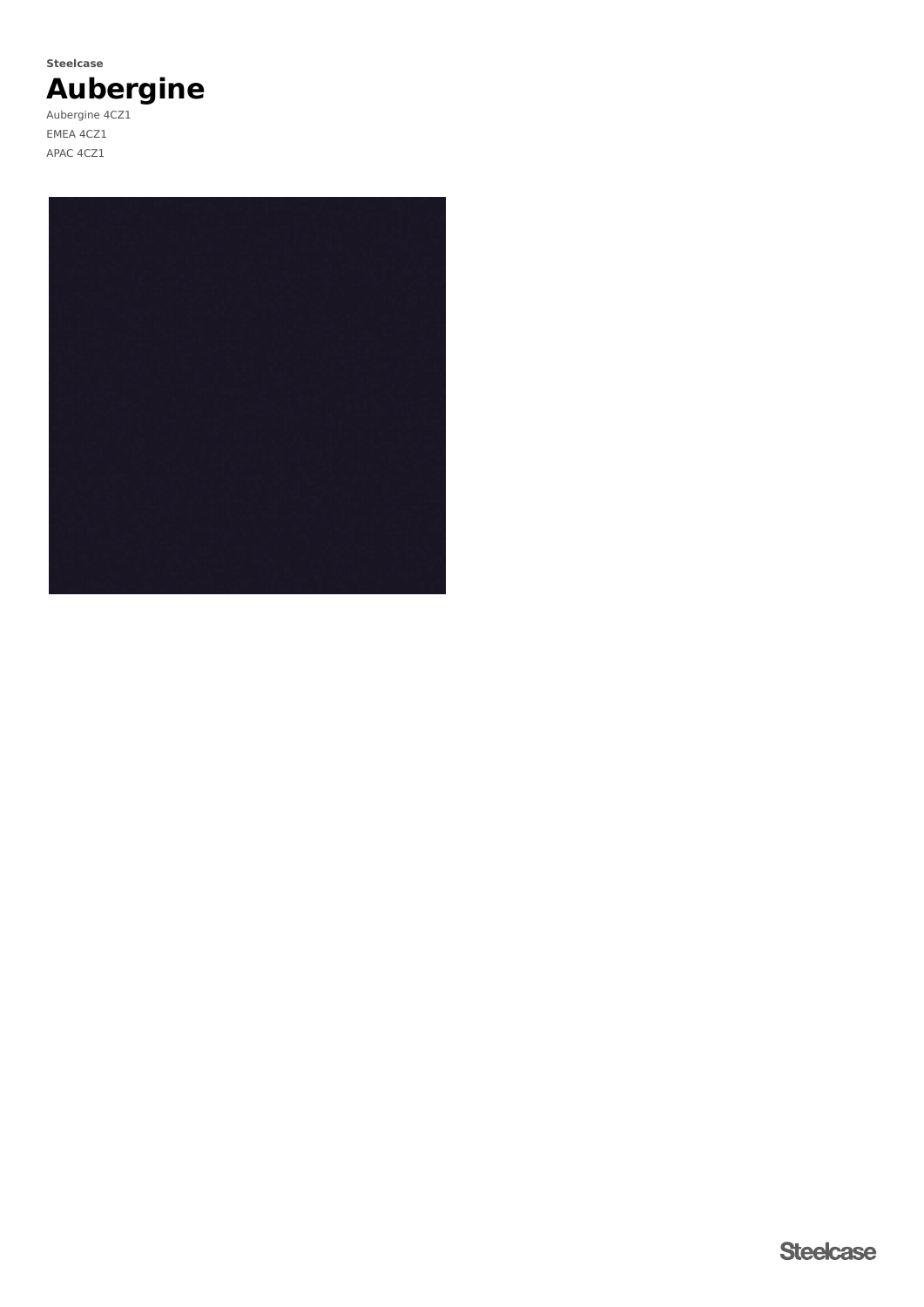### **Aubergine Steelcase**

### **OVERVIEW**

| <b>Material Type</b>       | Smooth Paint, Accent Paint                                    |  |
|----------------------------|---------------------------------------------------------------|--|
| Price                      | Paint 3                                                       |  |
| <b>Collection</b>          | <b>Accent Paints</b>                                          |  |
| <b>Offering</b>            | <b>Select Surfaces</b>                                        |  |
| <b>Brand</b>               | Steelcase, Coalesse, Steelcase Health, West<br>Elm, Orangebox |  |
| <b>Global Availability</b> | Asia Pacific, Europe, Middle East, Africa,<br>Americas        |  |
| <b>Gloss Level</b>         | Medium                                                        |  |

### **SPECS**

### **CHARACTERISTICS**